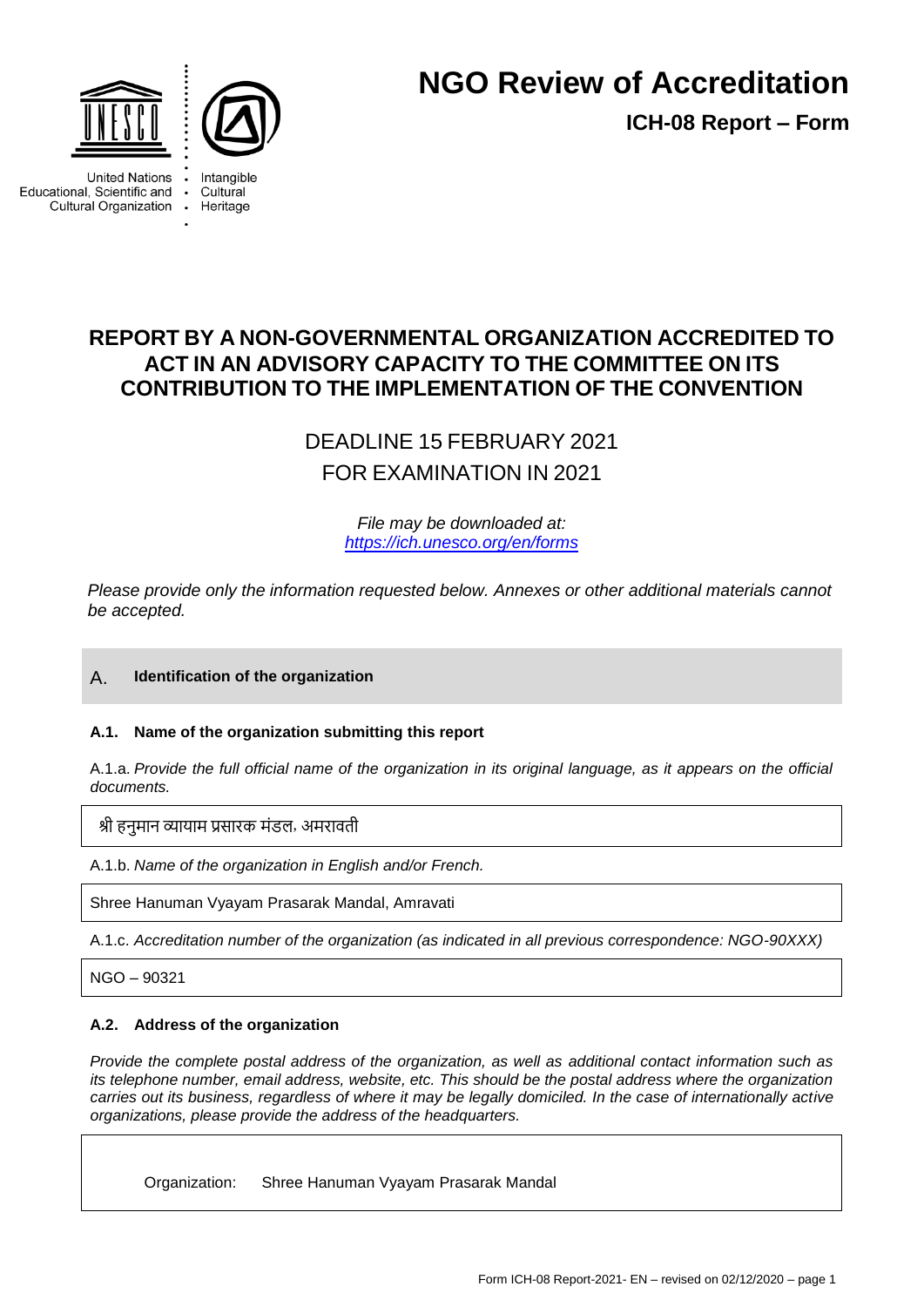|                                                                                              | Hanuman Vyayam Nagar                    |
|----------------------------------------------------------------------------------------------|-----------------------------------------|
|                                                                                              |                                         |
| Address:                                                                                     | AMRAVATI-444605                         |
|                                                                                              | MAHARASHTRA STATE-INDIA                 |
| Telephone number:                                                                            | +91 721 2574819; Mobile: +91 9422855233 |
| Email address:<br>generalsecretary@hvpm.org; shdeshpande40@gmail.com,<br>ravimsahu@gmail.com |                                         |
| Website:                                                                                     | http://www.hvpm.org                     |
| Other relevant<br>information:                                                               | Facebook.com/hvpmandal                  |

# **A.3. Contact person for correspondence**

*Provide the complete name, address and other contact information of the person responsible for correspondence concerning this report.*

| Title (Ms/Mr, etc.):           | Mr.                                                                                    |
|--------------------------------|----------------------------------------------------------------------------------------|
| Family name:                   | <b>DESHPANDE</b>                                                                       |
| Given name:                    | <b>SURESH</b>                                                                          |
| Institution/position:          | <b>DIRECTOR</b>                                                                        |
| Address:                       | H.V.P.MANDAL, AMRAVATI-444605 MAH.STATE INDIA                                          |
| Telephone number:              | +91 721 2574819                                                                        |
| Email address:                 | shdeshpande40@gmail.com                                                                |
| Other relevant<br>information: | House Address: 1, AMBAR APARTMENT, H.V.P. Mandal, Amravati-<br>444605 Mah.State India. |
|                                |                                                                                        |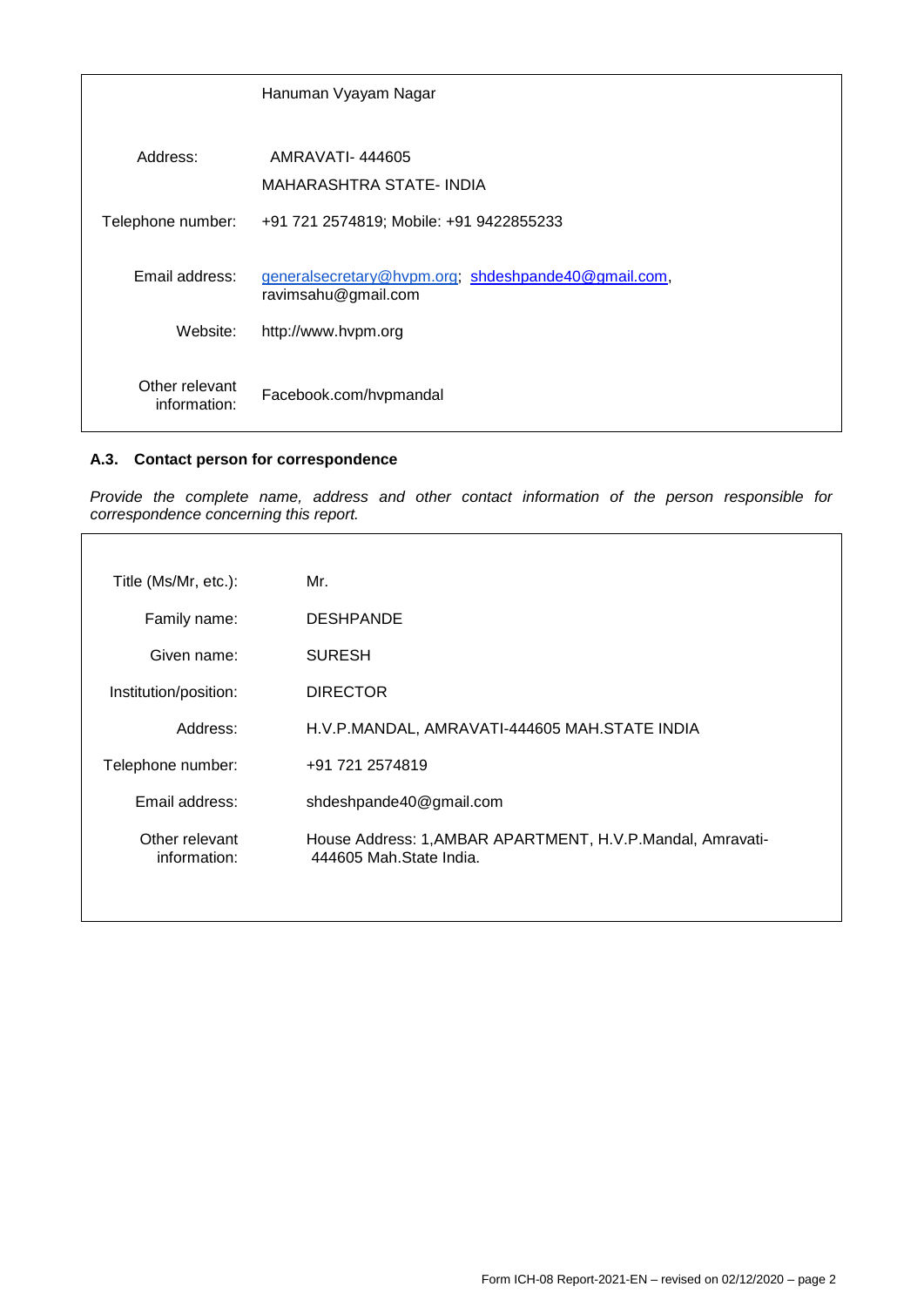# **B. Contribution of the organization to the implementation of the Convention at the national level (Chapter III of the Convention)**<sup>1</sup>

*Distinguish between completed activities and ongoing activities. If you have not contributed, this should be indicated. Also describe any obstacles or difficulties that your organization may have encountered in such participation.*

**B.1.** *Describe your organization's participation in State efforts to develop and implement measures to strengthen institutional capacities for safeguarding intangible cultural heritage (ICH) (Article 13 and Operational Directive (OD) 154), e.g. in the drafting of ICH-related policies or legislation, in the establishment of national ICH committees or in other government-led processes.*

*Not to exceed 250 words*

This Organization"s participation in State efforts:

 $\overline{a}$ 

HVPM has been promoting the Traditional Sports and Games (TSG) of India since the year 1914, and has been running State sponsored schemes of promoting traditional sports like Malkhamb Academy, kusti (wrestling), Thang Ta (Indian martial art Academy), and archery centre imparting training to young boys and girls as per directives of the government. The government extends financial assistance for running these academies//centres. Presently there are about 400 hundred students under this scheme and equal number of students and youths engaged in the voluntary coaching classes run by the organization.Innovative efforts are made by this organization to safeguard and promote Indian TSG.

As far as expected action under OD 154 in the drafting of ICH related policies or legislation, in the establishment of national ICH committees or in other government-led processes, NGOs are rarely invited. All the policies and legislation are drafted by the government authorities. So there is no role of NGOs in this process.

**B.2.** *Describe your organization's cooperation with competent governmental bodies for the safeguarding of intangible cultural heritage (Article 13), including existing institutions for training on and the documentation of ICH (OD 154).*

#### *Not to exceed 250 words*

The organization has been always cooperative to the governmental bodies in the implementation of various schemes like: holding of training camps, academic programs – Seminars/ Webinars, hosting of tournaments in TSG, availing financial assistance from the government for creating infrastructure for the training of youth in TSG along with its own initiatives in conducting programs and activities in safeguarding of TSG as ICH of humanity.

In our efforts to strengthening the promotion of Traditional Sports & Games (TSG) as ICH in India and across Asia and Europe we have been working closely with various departments of Ministry of External Affairs (Foreign affairs), Sports Ministry, Indian Embassies in respective States for various approvals and collaboration for conferences and sports demonstration events – in Indonesia, Sri Lanka, Poland, Germany, Denmark, U.K, France, USA, Russia, Finland, Argentina, Brazil, Japan etc.

**B.3.** *Describe your organization's involvement in or contribution to the drafting of the State's Periodic Report (OD 152).*

*Not to exceed 250 words*

The report of our activities is submitted to the State office, it is for the state to filter and select the content to be included in the State"s final report. Their feedback is awaited. It is to be made clear that in the drafting of

 $1.$  In case your organization operates in several States, please indicate clearly which State or States are concerned by your answers when filling in parts B, C and E.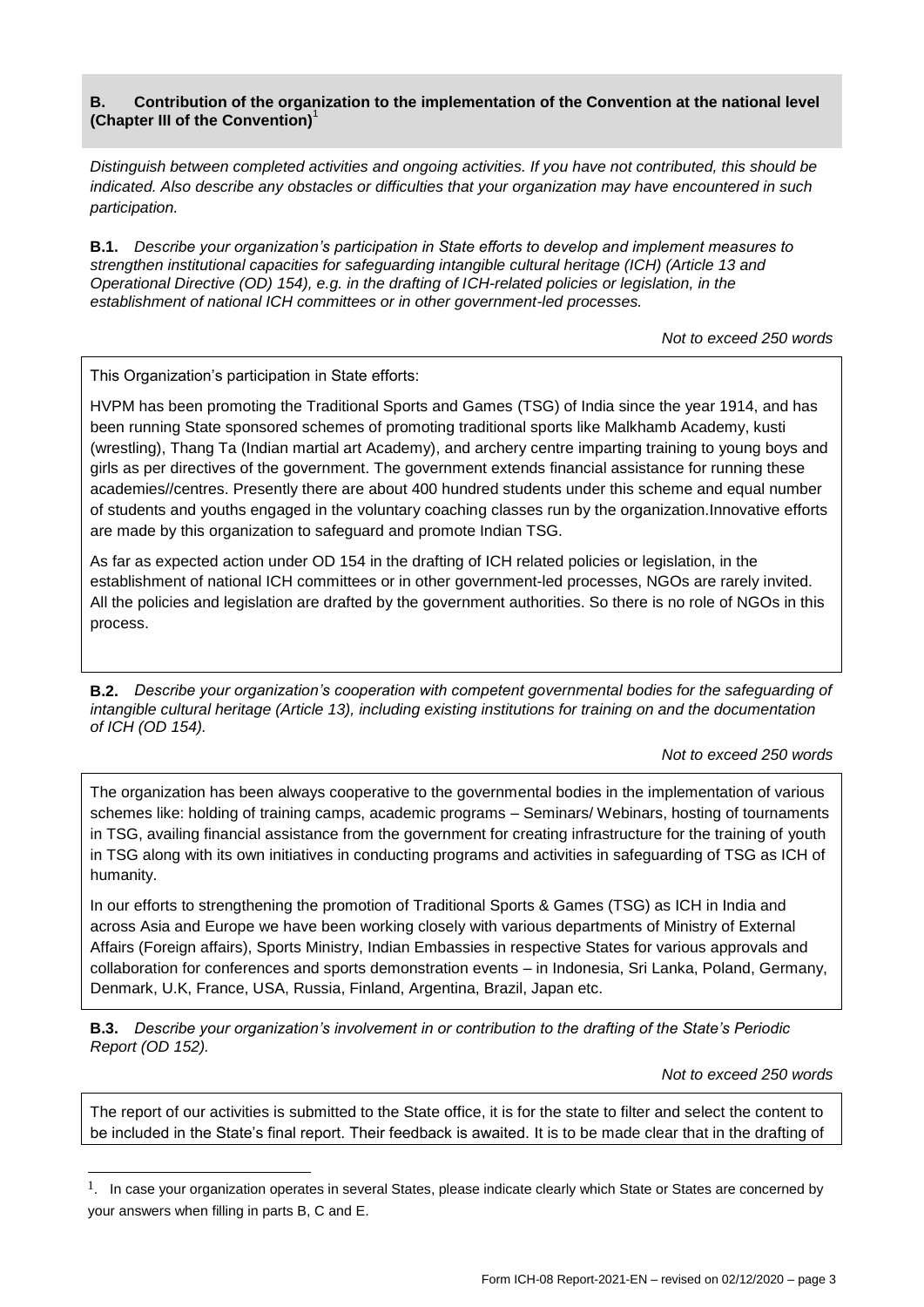the State"s Periodic Report(OD) NGOs have little role to play.Copies of such reports are unavailable to the NGOs.

**B.4** *Describe your organization's participation in the preparation of nominations to the Urgent Safeguarding List or Representative List, requests for International Assistance or proposals of Good Safeguarding Practices.*

*Not to exceed 250 words*

This organization"s participation in the preparation of nominations to the Urgent Safeguarding List or Representative List, is so far not significant because such occasions are availed by our State Party.However, representatives of this organization have had their active participation in support of various nominations through the 11<sup>th</sup> COM at Ethiopia to the 15<sup>th</sup> COM Paris (Online).

**B.5.** *Describe your organization's participation in the identification, definition (Article 11.b) and inventorying of ICH (Article 12, OD 80 and OD 153). Explain, in particular, how your organization cooperates with communities, groups and, where relevant, individuals.*

*Not to exceed 250 words*

The organization has created a network of small grassroot level NGOs, schools and institutions in the region promoting TSG as ICH activities. Academic workshops, seminars, webinars, clinics, training camps in TSG, tournaments and competitions, regular year-round coaching classes are conducted where cooperation of communities, groups and at times individuals is sought.

1. HVPM"s Degree College of Physical Education"s faculty and scholars are involved in research on TSG. Interdisciplinary research projects involving TSG are undertaken by seeking cooperation of faculties of Engineering, Ayurved (Indian Medicine) and Computer science.

2. HVPM is in process of making an Encyclopaedia of TSG in Marathi language (Language spoken in Central India"s Maharashtra province. The language is spoken by more than 83 million people – 2011 data from Wikipedia).

3. Report of HVPM on "Our International Endeavors and Activities (2010-2020) "is ready for printing. It will soon be available.

**B.6.** *Describe your organization's participation in other safeguarding measures, including those referred to in Article 13 and OD 153, aimed at:*

a. *promoting the function of ICH in society;*

b. *fostering scientific, technical and artistic studies with a view to effective safeguarding;*

c. *facilitating, to the extent possible, access to information relating to ICH while respecting customary practices governing access to specific aspects of it.*

*Explain, in particular, how your organization cooperates with communities, groups and, where relevant, individuals when participating in such measures.*

*Not to exceed 250 words*

#### a) **Promoting the function of ICH in society:**

1. Organized annualy TSG Festival since the last 90 years, Such events inspire youths to take-up TSG including yoga for physical and mental wellbeing.

2. Training camps on TSG are organized for Youths periodically.

3. These training camps are run year-round free-of-cost for the socially and financially backward class of the society.

4. This organization is a pioneer in introducing TSG at higher education level.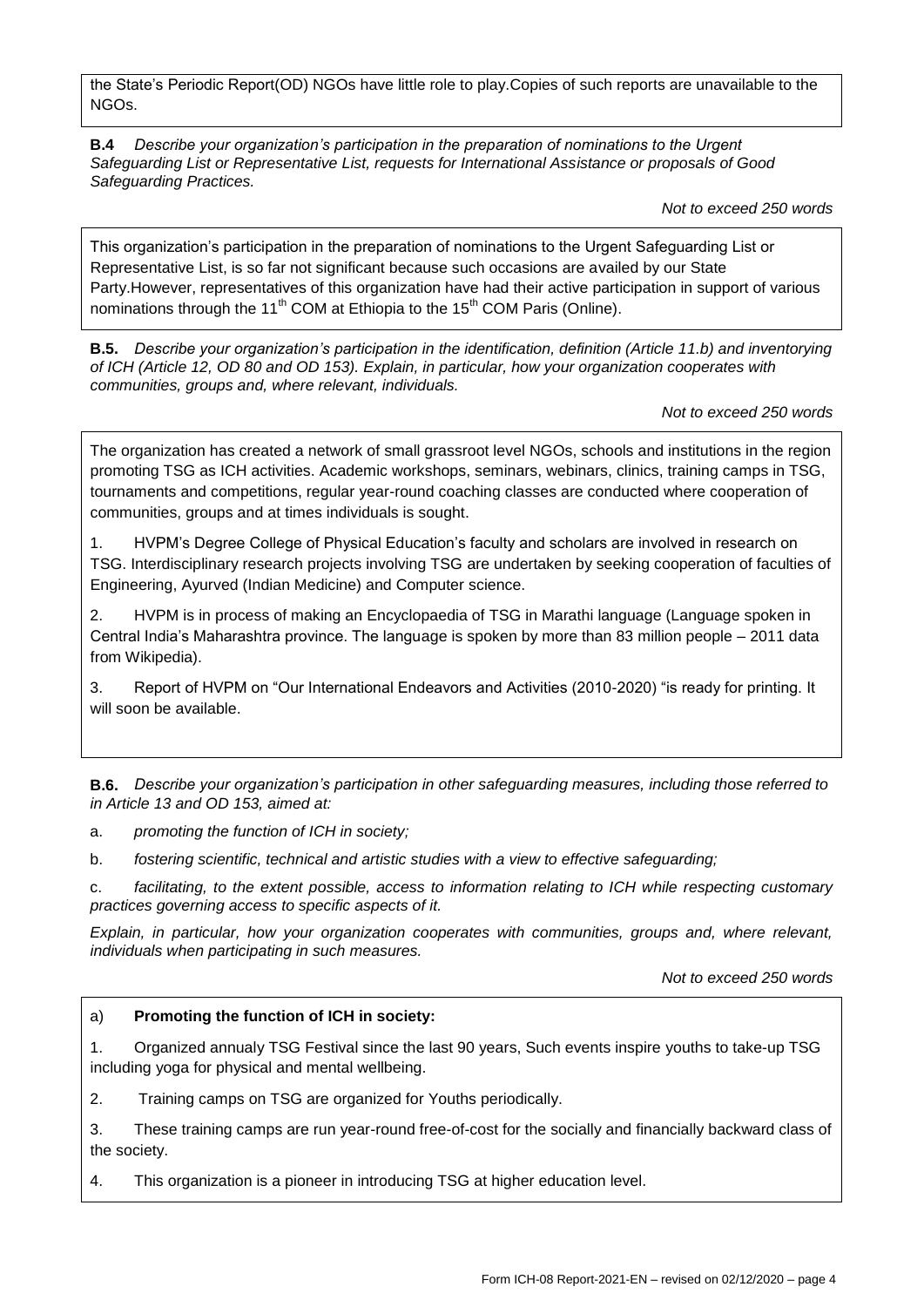5. Organizing TSG promotion and demonstration tours across India since 1928, till today. Organized such tours in more than 400 different Indian cities.

6. Internationally the scholars and TSG sports persons from HVPM had been participating in scientific conferences and mega sports festivals.

# b) **Fostering scientific, technical and artistic studies with a view to effective safeguarding;**

1. Scholars are encouraged to take up research in TSG related topics. Publishing two scientific journals viz; Research Biannual and Vyayam Vigyan (English translation – The Science of Exercise).

2. The organization is invited for national school curriculum design forums by the Government. TSG are included in the curriculum due to the efforts of HVPM.

3. Organization of various scientific conferences, seminars and symposiums;

# c) **Facilitating, to the extent possible, access to information relating to ICH while respecting customary practices governing access to specific aspects of it.**

1. Sharing information related to ICH is made possible by way of participating in international conferences, seminars, sports festivals and through MOUs.

2. Developed contacts with organizations: ICSSPE, FIMS, TAFISA, FIEP, IAPESGW, ICHNGO FORUM, NAPES.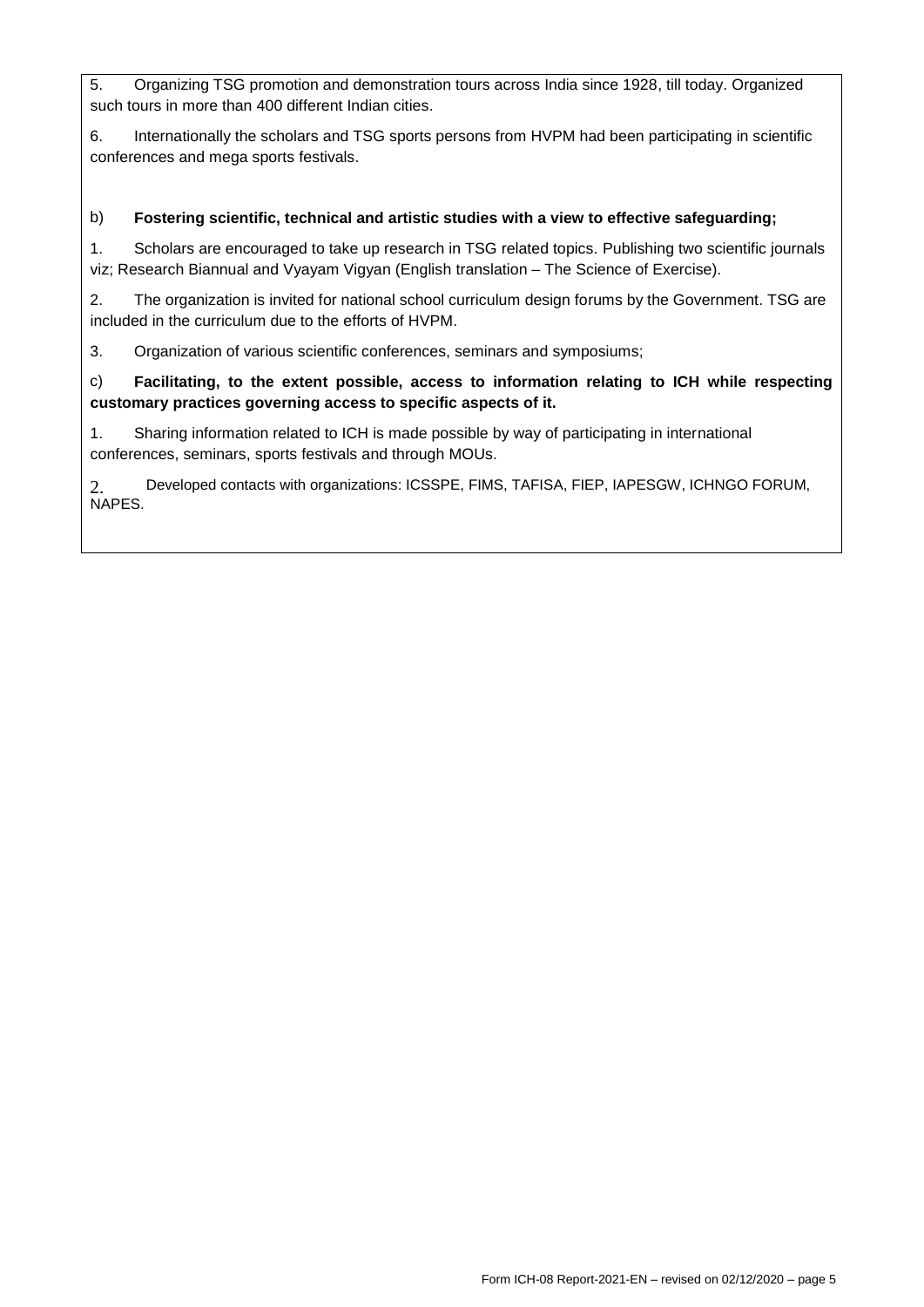**B.7.** *Describe your organization's involvement in measures to ensure greater recognition of, respect for and enhancement of ICH, in particular those referred to in Article 14, ODs 105 to 109 and OD 155:*

a. *educational, awareness-raising and information programmes aimed at the general public, in particular young people;*

b. *educational and training programmes within the communities and groups concerned;*

c. *capacity-building activities for the safeguarding of ICH;*

d. *non-formal means of transmitting knowledge;*

e. *education for the protection of natural spaces and places of memory whose existence is necessary for expressing ICH.*

*Explain, in particular, how your organization cooperates with communities, groups and, where relevant, individuals when participating in such measures.*

*Not to exceed 250 words*

**a)** *Educational, awareness-raising and information programmes aimed at the general public, in particular young people; &*

#### **b)** *Educational and training programmes within the communities and groups concerned;*

1. Camps and educational programmes in collaboration with the Government for the Tribal youths.

2. Regular training camps are organized for children in TSG.

3. Training camps are run year-round and trained youths offer their services to the general public in creating awareness about TSG.

#### **c)** *capacity-building activities for the safeguarding of ICH*

1. The institutions promoting TSG face various survival challenges. Such identified institutions are supported with expertise in TSG. HVPM also helps in application for various Government schemes for financial support.

#### **d)** *non-formal means of transmitting knowledge; &*

#### **e)** *education for the protection of natural spaces and places of memory whose existence is necessary for expressing ICH*

1. Unlawfully occupied playgrounds/open spaces are made free by appealing the concern authority.

2. Informal education in health and fitness is imparted through yoga, native games, counselling of the target groups such as senior citizens, household women, sports clubs.

3. Informal education imparted to the "Differently Able" children and youths through the sports activities, yoga and TSG. These children are progressively exposed to low level of physical activities, and gradually creating in them confidance and skill, to make them fit and self relient. Such skilled athletes had participated in international competitions and in para-Olympics.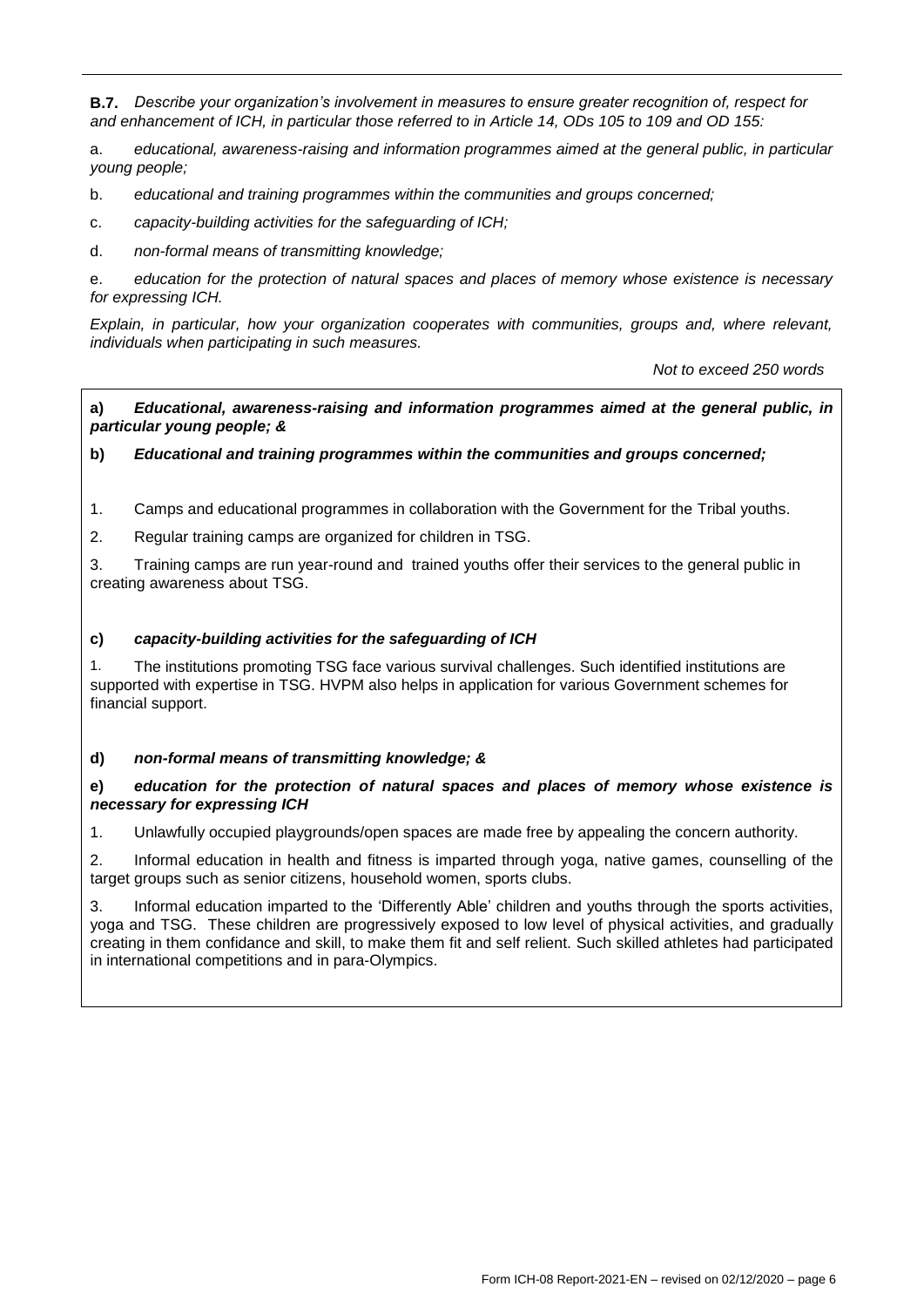#### **C. Bilateral, sub-regional, regional and international cooperation**

*Report on any activities carried out by your organization at the bilateral, subregional, regional or international levels for the implementation of the Convention, including initiatives such as the exchange of information and experience, and other joint initiatives, as referred to in Article 19 and OD 156. You may, for example, consider the following issues:*

a. *sharing information and documentation concerning shared ICH (OD 87);*

b. *participating in regional cooperation activities including, for example, those of category 2 centres for ICH established under the auspices of UNESCO (OD 88);*

c. *developing networks of NGOs, communities, experts, centres of expertise and research institutes at subregional and regional levels to develop joint and interdisciplinary approaches concerning shared ICH (OD 86).*

*Not to exceed 250 words*

1. Publishing research journal dedicated to sports and quality physical education in collaboration with National Association of Physical Education & Sports (NAPES). Conducive literature of TSG is published and it is made available in educational institutions, traditional sports training centres with a view to create awareness and interest in TSG. Government also publish and encourage to publish such literature to promote interest in TSG in support of local NGOs, clubs and community centres.

2. Organizing sports tournaments at intercollegiate level in collaboration with the local university.

3. TAFISA Regional Centre for Traditional Sports & Games and promoting activities of TSG since 2014. Several projects related to TSG are organized by this centre in collaboration with schools and colleges under the auspices of HVPM.Yearly organizing National Traditional Sports Festival at Amravati where 3000 students and youths, including girls and women display in mass our traditional sports and cultural activities before the gathering of nearly 30,000 spectators.

4. Exchange of information, scholars, students with the universities, organizations and educational institutions with whom the MoUs are signed – For Eg. Gerlev Sports Academy, Denmark and Department for Research and International Relations Jan Dlugosz University in Czestochowa Poland

5. Successfully organized International Yoga Conference at Colombo, Sri Lanka in collaboration with the Ministry of Sports, Government of Sri Lanka, Feb 2018.

6. Successfully organized the "CLC" (Certificate in Leadership Course) two times in Amravati (2012 and 2014) under the guidance of TAFISA and IOC.

#### **D. Participation in the work of the Intergovernmental Committee for the Safeguarding of the Intangible Cultural Heritage**

**D.1** *Has your organization participated in the Committee meetings or those of the General Assembly? If so, please indicate which meetings you attended and describe the nature of your contribution to the Committee's work.*

*Not to exceed 250 words*

| Yes. Representatives had attended following committee meetings/ General Assembly: |                  |                                      |                 |                    |  |  |
|-----------------------------------------------------------------------------------|------------------|--------------------------------------|-----------------|--------------------|--|--|
|                                                                                   | S.No. Month/year | Committee / G. A.                    | <b>Place</b>    | Representative     |  |  |
| $1_{\cdot}$                                                                       | May/ 2013        | MINEPS V                             | <b>Berlin</b>   | Dr.S.H.Deshpande   |  |  |
| 2.                                                                                | Nov/Dec 2016     | Committee                            | Addis Ababa     | Dr.S.H.Deshpande   |  |  |
| 3.                                                                                | June 2017        | Committee                            | Chengdu (China) | Mr. J.S.Deshpande  |  |  |
| 4.                                                                                | <b>July 2017</b> | <b>Collective Consultation Paris</b> |                 | Prof. Ravi M. Sahu |  |  |
| 5.                                                                                | Dec. 2017        | Committee                            | Jeju(S. Korea)  | Dr.S.P.Deshpande   |  |  |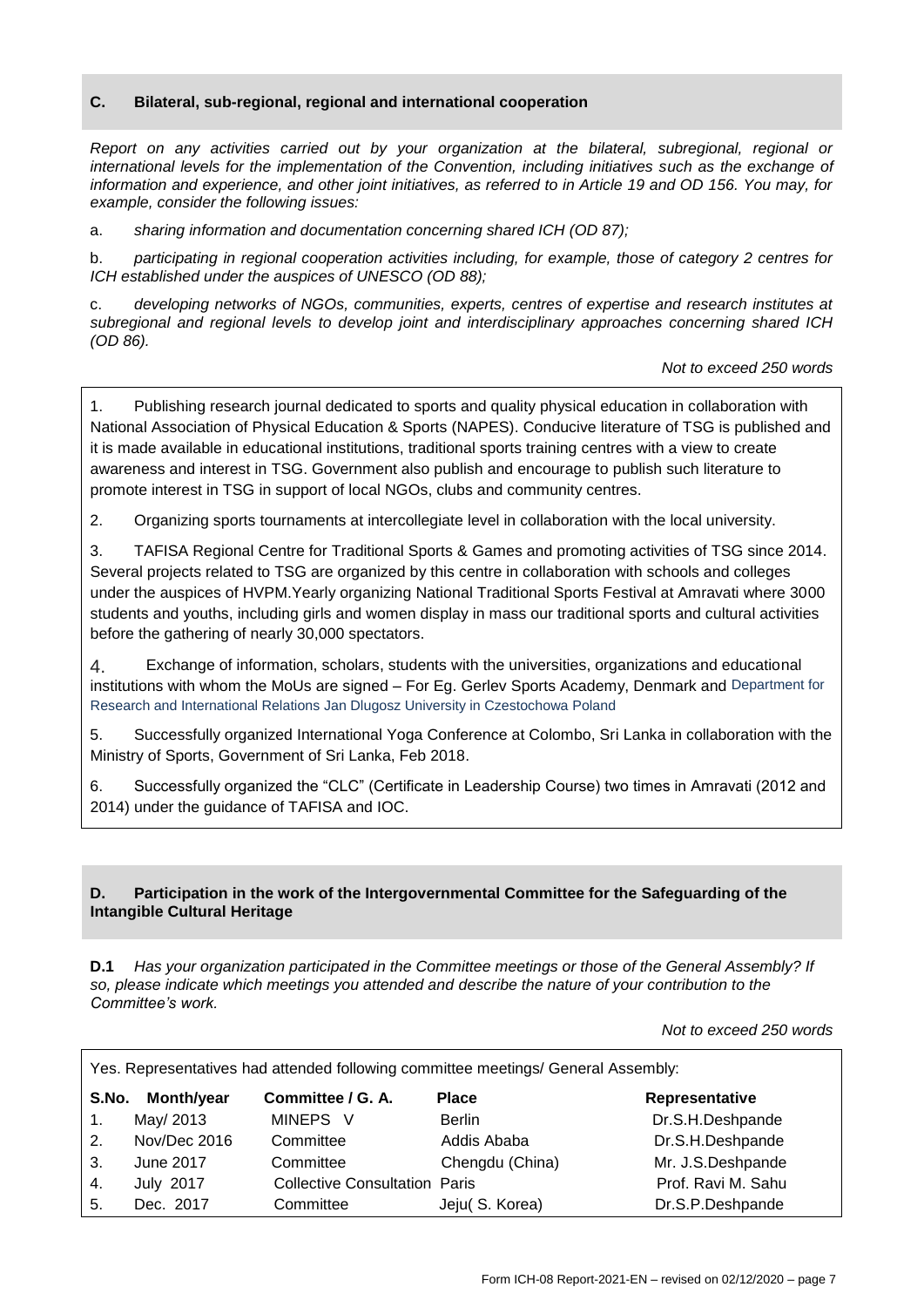| 6.              | Nov. 2018         | Committee      | Port Louis (Mauritius)  | Prof. Ravi M. Sahu   |
|-----------------|-------------------|----------------|-------------------------|----------------------|
| 7.              | Dec. 2018         | Exp. Committee | Ashgabat (Turkmenistan) | Prof. Ravi M. Sahu   |
| 8.              | <b>April 2019</b> | Forum Meeting  | Paris                   | Prof. Ravi M. Sahu   |
| 9.              | Dec 2019          | Committee      | Bogota, Colombia        | Prof. Ravi M. Sahu   |
| 10 <sub>1</sub> | Dec 2020          | Committee      | <b>ONLINE</b>           | Dr. S. H. Deshpande  |
|                 |                   |                |                         | & Prof. Ravi M. Sahu |

# **Nature of Contribution:**

- 1. **Berlin 2013 :** Poster presentation depicting TSG helpful to provide access to sport as a fundamental right.
- 2. **Addis Ababa 2016 :** Supported the proposal of India in the approval of "YOGA" in the list of ICH.
- 3. **Chengdu 2017 :** Participated in the group discussion and made observations.
- 4. **Paris July 2017 :** Presentation was made on How HVPM has been promoting TSG through demonstration tours globally.
- 5. **Jeju Island, Dec. 2017 :** The presentation was made based on the Idea of demonstration of TSG at Olympic Games.
- 6. **Mauritius, Port Louis 2018 :** Shared experiences in safeguarding and promoting TSG by presentation.
- 7. **Ashgabat, Turkmenistan :** Participated in the discussion on TSG in the Expert Committee Meeting and made presentation,
- 8. **Paris 2019** : Participation in Forum Meeting.

**D.2** *Has your organization served as a member of the Evaluation Body (OD 26 to 31), or as a member of the Consultative Body (between 2012 and 2014)? If so, please indicate the period.*

*Not to exceed 100 words*

NA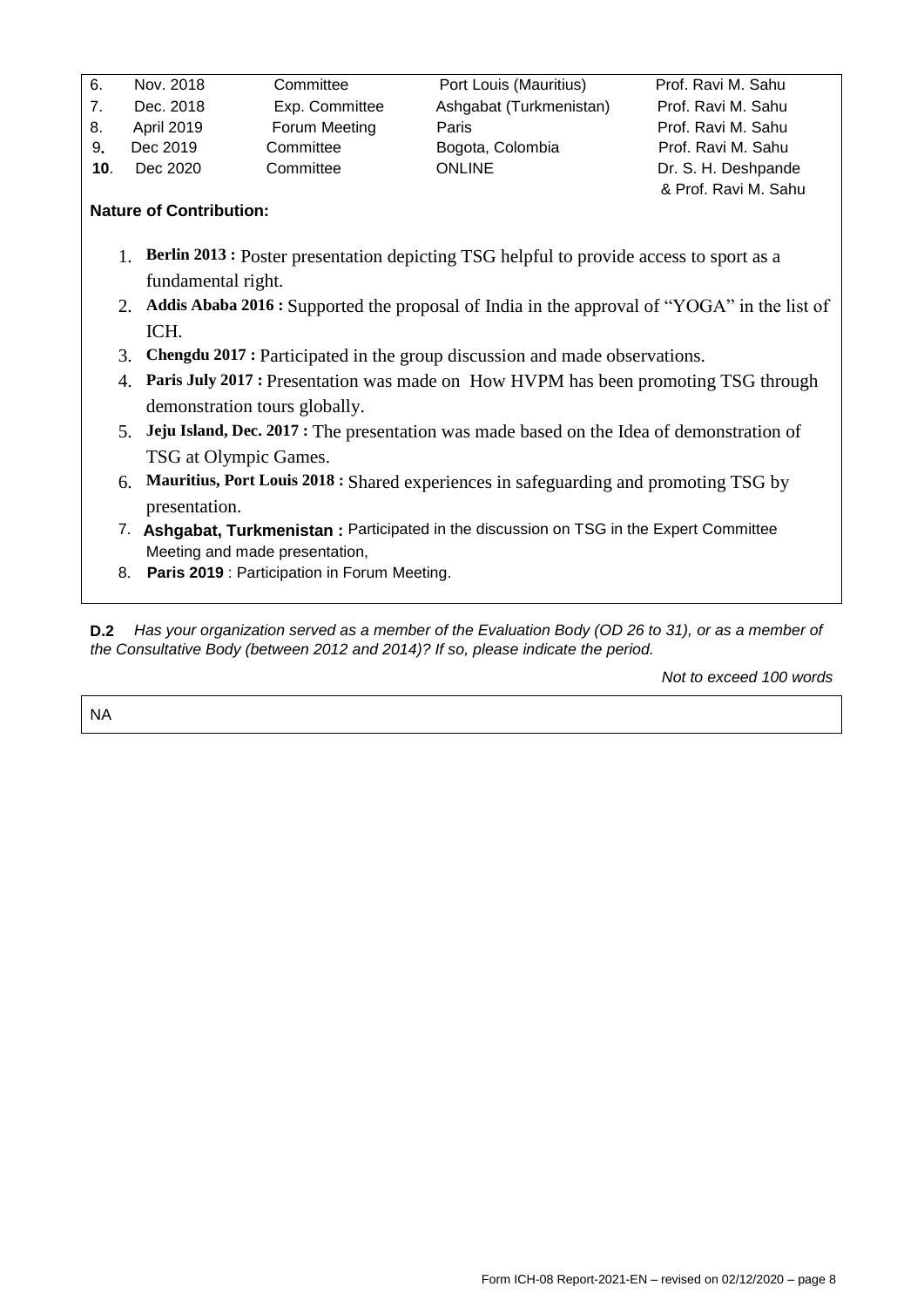**D.3** *In what way(s) has your organization provided advisory services to the Committee (OD 96) or in what way(s) do you foresee that it might provide such services in the future?*

*Not to exceed 500 words*

The organization's representatives attending conventions from  $11<sup>th</sup>$  to  $15<sup>th</sup>$  COM have been actively participating in various forums and symposiums online and offline. The contribution of this organization in various committee meetings is depicted in D1 above. With HVPM"s long history and experience of successful organization of safeguarding and promotional measures in TSG, the best practices were shared from time-to-time. Apart from above participation in Committee meetings and giving attendance,at the General Assembly, the representatives also simultaneously participated in the meetings conducted by the ICHNGO Forum. One representative had attended and sucessfully completed the "Capacity Building Workshop" organized by ICHNGO Forum at Jeju Island,South Korea. The organization also wishes to actively contribute in the administration and management of ICH NGO Forum activities and operations and hence HVPM filled nomination for the Steering Committee membership election.

A unique working group is also proposed towards initiating research and sharing experiences in TSG to build capacity and inventories.

In the coming years, with greater understanding of the system HVPM shall strive to contribute in more meaningful and insightful ways all round the year in implementation of UNESCO"s 2003 guidelines.

On the basis of its experience HVPM shall persue matter with the ICH NGO Forum to have one independent working group to look after TSG to safeguard and promote TSG for physical and mental wellness of the masses.

This organization has prepared a plan for the establishment of Traditional Sports and Games Museum, perhaps it is first of its kind in the country. The organization is also preparing a broad base Bibliography of the literature on TSG in regional language.

This organization had submitted proposal to the ICHNGO Fourm in its one of the meetings regarding having MoU between the Inter-Govermental committee on TSG through UNESCO and International Olympic Committee for allowing presentation of selected TSG on the occasion of starting of Olympic games/ Youth Olympic Games.

# **E. Capacities of your organization to evaluate nominations, proposals and requests (as described in OD 27 and OD 96):**

**E.1.** *Nominations, proposals and requests are available for evaluation only in English or French. Do members of your organization or your staff have a very good command of English or French? If so, please indicate which language(s) and the number of those members or staff.*

*Not to exceed 250 words*

#### English, Two

**E.2.** *Does your organization have experience in working across several ICH domains? Please describe your experiences.*

*Not to exceed 250 words*

HVPM has focused on Traditional Sports & Games (TSG) and Folk Dances. Having a legacy of TSG of 100 years in safeguarding, renovating and modernizing TSG by way of research and development suitable to different age groups and gender, the organization kept only one ICH domain. Modernization and sustainability have remained our speciality.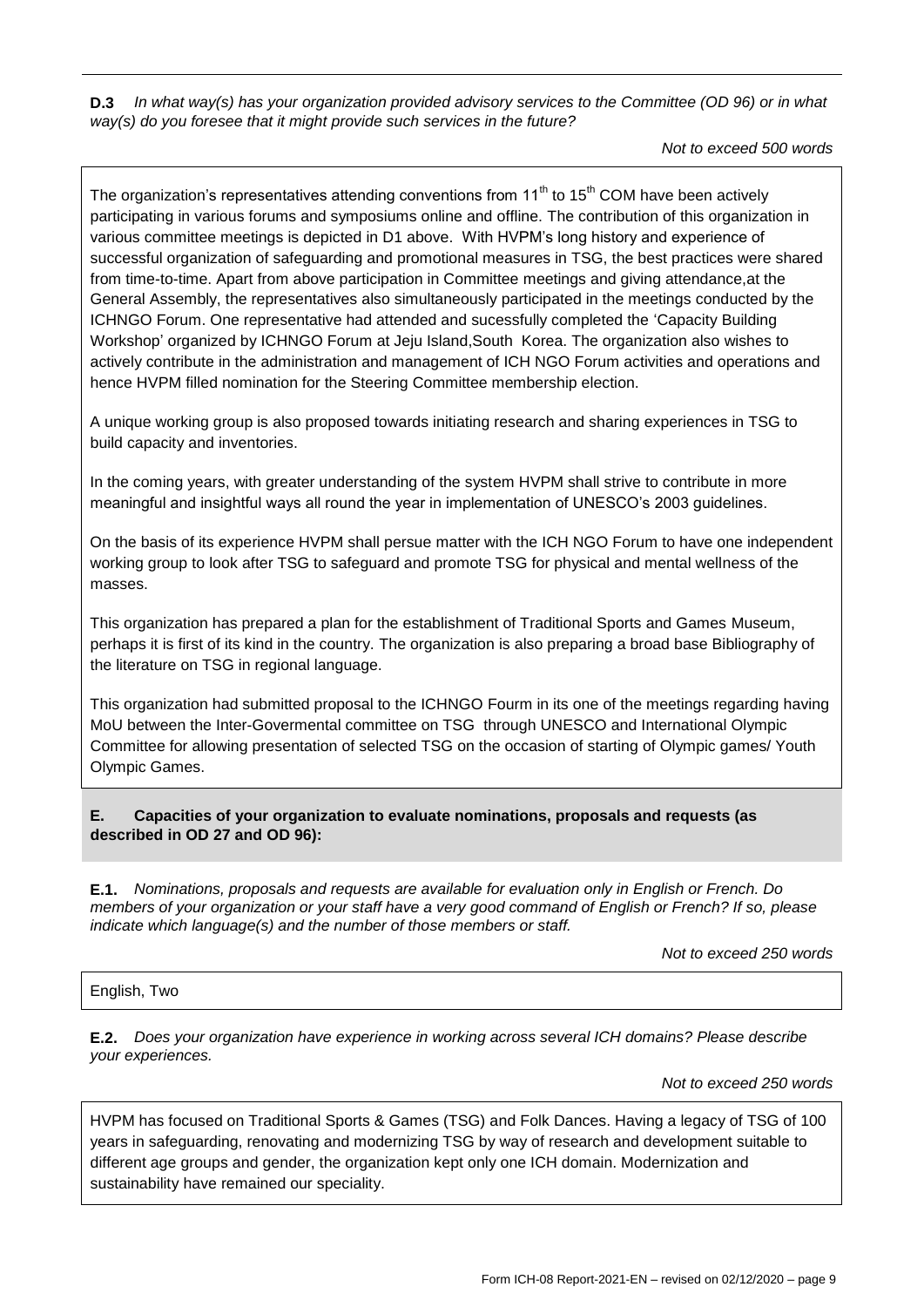**E.3.** *Describe the experience of your organization in evaluating and analysing documents such as proposals or applications.*

*Not to exceed 250 words*

With more than 100 years of operating an organization that is running schools for the tribal youth in remote locations, sports school and training camps for poor children, working on joint projects with the provincial and central governments, institutes of physical sciences, engineering, computer science, management, yoga, naturopathy and medical college of Ayurveda; HVPM"s office and staff are capable of analysing and evaluating documents such as proposals and applications.

**E.4.** *Does your organization have experience in drafting synthetic texts in English or French? Please describe your experience and indicate in which language(s) and the number of those members or staff.*

*Not to exceed 250 words*

NA

**E.5.** *Does your organization have experience in working at the international level or the capacity to apply local experience to an international context? Please describe such experience.*

*Not to exceed 250 words*

In the last century, HVPM had organized, operated and managed mega scale projects, tours and events at national and international levels. Since participating in the Berlin Olympics 1936, the organization and its representatives have continuously engaged in promotion of TSG from India across the globe, more so in Asia and Europe.

February 2019 HVPM partnered with the Ministry of Sports, Government of Sri Lanka and W.H.O Sri Lanka to jointly organize the International Conference of Yoga for Global Harmony, followed by a three days Yoga Workshop at the political district of Colombo, S.L.

This long and valuable legacy, experience, knowledge and learning curve can be utilised in implementation of UNESCO"s 2003 guidelines through HVPM in Asian subcontinent. With similar culture, languages and beliefs this organization can bear the UNESCO ICH torch in the SAARC Region (South-Asia)

# **F. Cooperation with UNESCO**

*Report on activities carried out by your organization in cooperation with UNESCO (both direct cooperation with UNESCO as well as activities carried out under the auspices of UNESCO or for which you have received the authorization to use the emblem of UNESCO/of the 2003 Convention, or financial support, such as funding from the Participation Program).*

*Not to exceed 250 words*

HVPM organized events under the auspices of UNESCO :

1. Global Conference on Traditional Physical Culture, Games & Sports, Amravati (M.S) India – Jan 2013 (Ms. Marina Faetnini from the Cluster Office attended the event as Guest of Honour). UNESCO logo was used in the said Conference with due permission of the Cluster Office of UNESCO New Delhi.

2. During the Global Conference (2013) a joint-meeting of UNESCO representative, TAFISA officials and HVPM representative was hosted at Amravati to prepare and publish a joint declaration of the "Amravati Conference".

3. The 5th TAFISA Sports for All Games were held in Siauliai (Lithuania) in 2012. A Joint meeting of UNESCO & TAFISA was held where Dr.S.H.Deshpande representative of HVPM was invited to deliver a